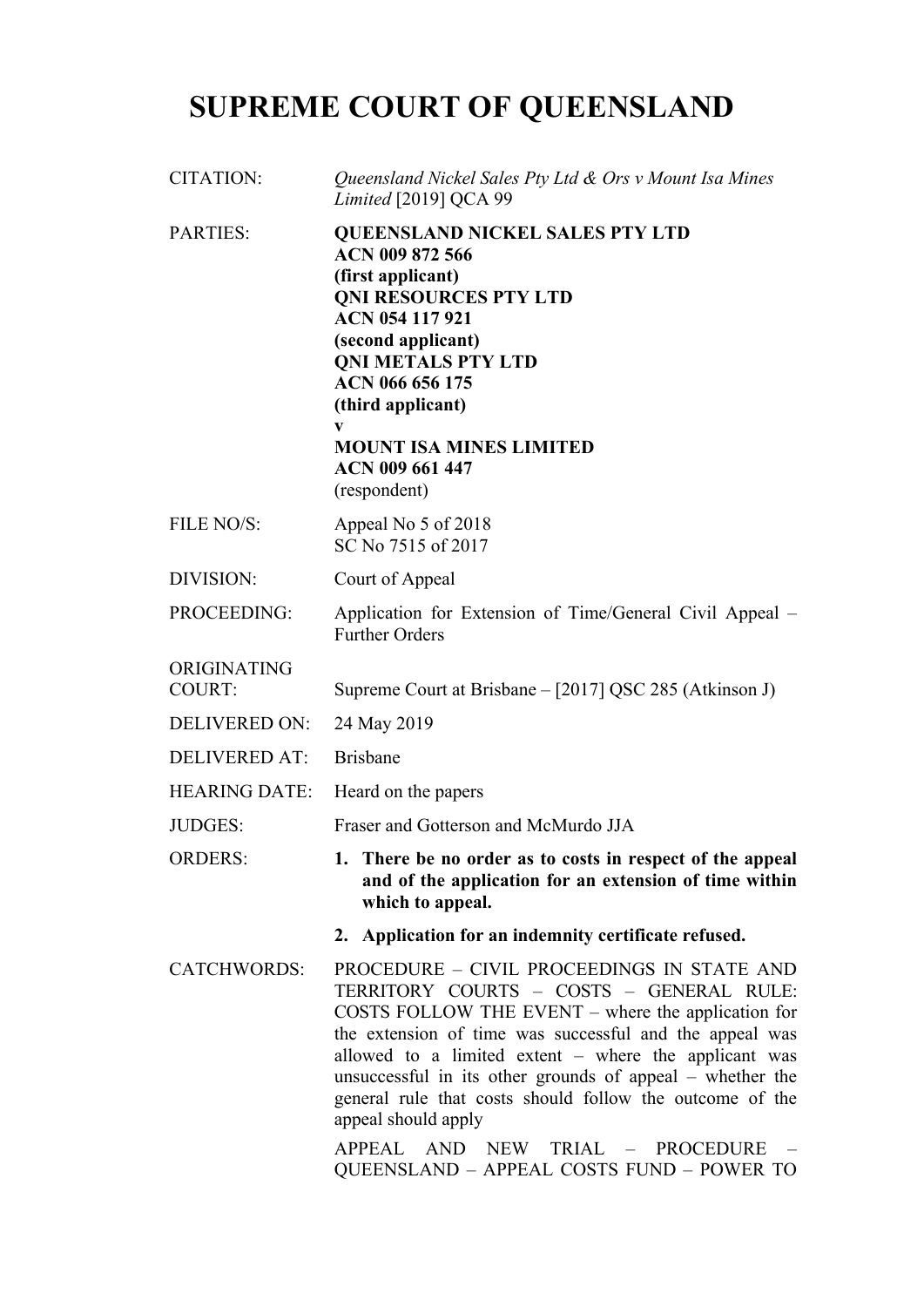GRANT INDEMNITY CERTIFICATE – where the respondent applied for an indemnity certificate – where the respondent contended that the appeal related to an error of the primary judge on a question of law – whether an indemnity certificate should be granted to the respondent

*Appeal Costs Fund Act* 1973 (Qld), s 15(1)

*Firebird Global Master Fund II Ltd v Republic of Nauru (No 2)* (2015) 90 ALJR 270; [2015] HCA 53, distinguished *Lauchlan v Hartley* [1980] Qd R 149, distinguished

- COUNSEL: The applicants' submissions were heard on the papers The respondent's submissions were heard on the papers
- SOLICITORS: Alexander Law for the applicants Allens for the respondent
- [1] **FRASER JA:** I agree with the reasons for judgment of Gotterson JA and the orders proposed by his Honour.
- [2] **GOTTERSON JA:** When orders were made in this matter on 26 February 2019, the parties were directed to file and serve written submissions with respect to the further orders that ought to be made as to the costs of the application for extension of time within which to appeal and of the appeal. Each party has done so.

### **Costs of the application for extension of time**

- [3] The application for the extension of time was successful. However, it was made necessary because, by reason of the illness of a member of the professional staff of the appellants' solicitors and resultant oversight, the notice of appeal was filed some six days after the expiration of the period in which a timely notice of appeal might have been filed. The application was heard at the same time as the appeal.
- [4] In its written submissions, the respondent opposed the grant of the extension. However, the opposition was not pursued by cross examination or otherwise at the hearing. The outcome of the application was much influenced, if not determined, by the conclusion that this Court reached on the question of whether appellate intervention by it was warranted.
- [5] In these circumstances, the fate of any costs that as may have been incurred in respect of the application and independently of the appeal, should be the same as that of the costs of the appeal itself. None of the parties has suggested otherwise.

# **Costs of the appeal**

- [6] The appellants submit that a costs order ought to be made in their favour. They cite the costs decision in *Firebird Global Master Fund II Ltd v Republic of Nauru (No 2)*<sup>1</sup> as recent High Court authority in support of the submission.
- [7] The respondent submits that given the appellants' limited success in the appeal, no order should be made that requires it to pay their costs. As well, the respondent

<sup>1</sup> [2015] HCA 53; (2015) 90 ALJR 270.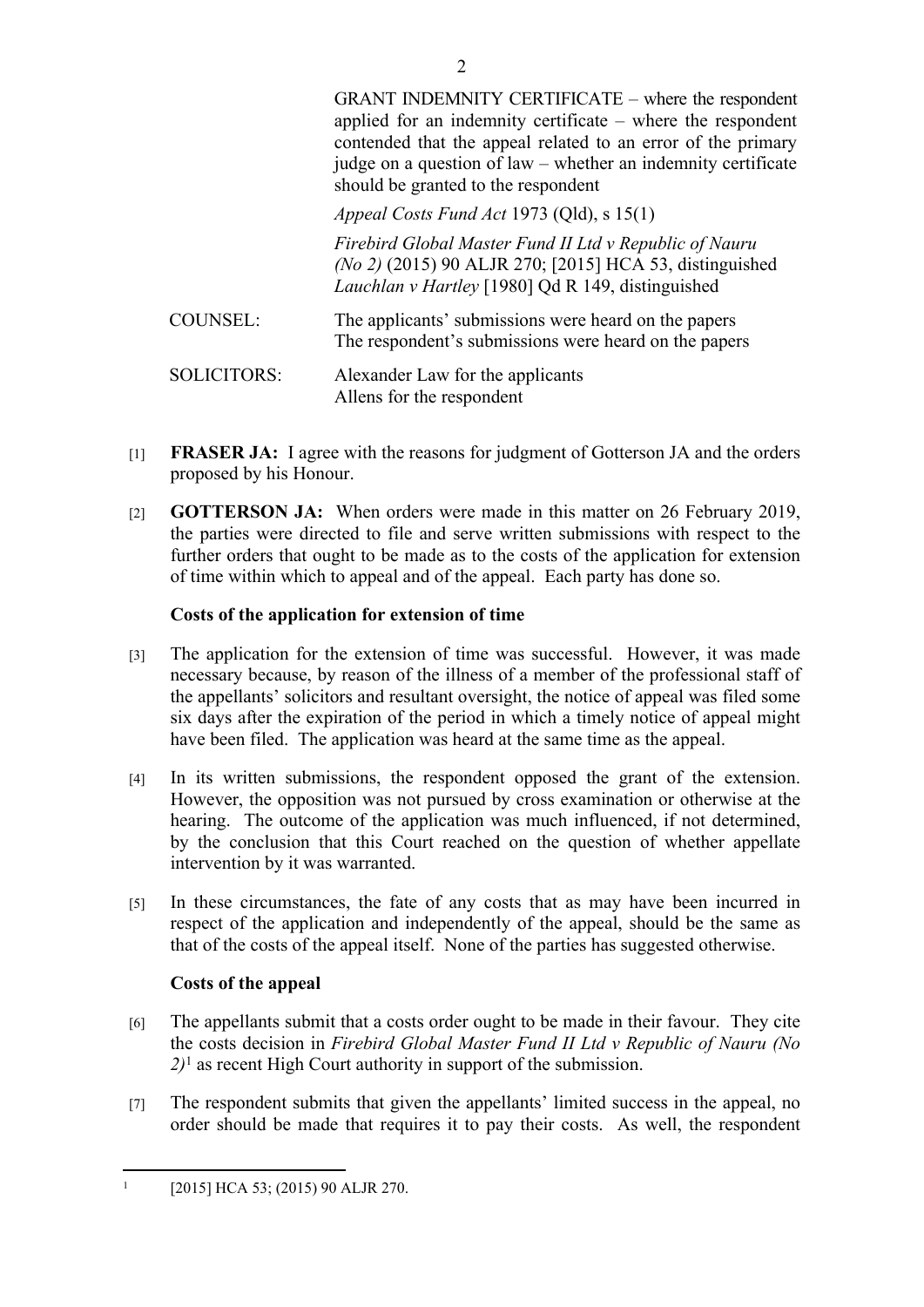seeks an indemnity certificate pursuant to s 15(1) of the *Appeal Costs Fund Act* 1973 (Qld).

- [8] Here, the appeal was allowed to the limited extent for which the orders made on 26 February 2019 provided. They directed that the originating proceeding continue as if started by a claim in respect of one only of the three defences which the appellants' had submitted at the hearing on 18 August 2017 warranted continuation by pleadings. That defence to be pleaded is one of entitlement to relief against forfeiture.
- [9] The direction in respect of that defence was complemented by orders that set aside other orders that had been made at first instance for removal of the Equipment from the respondent's leased premises and for the payment of damages referable to costs and expense that the respondent would have to incur in removing the Equipment were the appellants to continue to refuse to do so.
- [10] The appellants' limited success in the appeal was, however, balanced by failure in a number of significant respects. First, they failed in their quest to have directions made for the originating application to continue as if commenced by a claim in respect of the other two unsuccessful defences. Secondly, they failed in their challenge to the basis of assessment of damages (Ground (j)). Thirdly, they failed in respect of two grounds of appeal that sought to have this Court adjudicate upon further defences that the appellants' had not raised at first instance (Ground (k) and (l)). In the interests of justice, this Court ordered that the proceeding continue as if commenced by claim also in respect of the defences raised by Ground (k).
- [11] In *Firebird*, the High Court confirmed that unless special circumstances warranted a departure from it, the general rule that costs should follow the outcome of the appeal, is to be applied.<sup>2</sup> That rule, their Honours said, is preferable to determining costs on an issue-by-issue basis, involving apportionments based on degrees of difficulty of issues, time taken to argue them and the like.<sup>3</sup>
- [12] Their Honours observed that the case before them was not one where the outcome of the appeal was contestable by reference to how separate issues had been determined. Thus the general rule ought to apply. The outcome was not contestable because despite limited success which saw registration of a foreign judgment in its favour restored, the appellant, Firebird, failed in its challenge to the determination by the New South Wales Court of Appeal that the respondent, Nauru, was immune from execution over its property in Australia. Thus the limited success had no practical benefit for Firebird.
- [13] By contrast, in the present appeal, the outcome is contestable. The appellants have achieved a measure of success which will see them have the defence of relief against forfeiture and the newly-raised defences determined upon pleadings at a trial.
- [14] However, their failures have also had practical outcomes. The two unsuccessful defences are not to be determined by pleadings and a trial. Further, the damages for trespass are not to be re-assessed on a basis that differs from that which had been applied at first instance.

<sup>2</sup> At [6].

<sup>3</sup> Ibid.